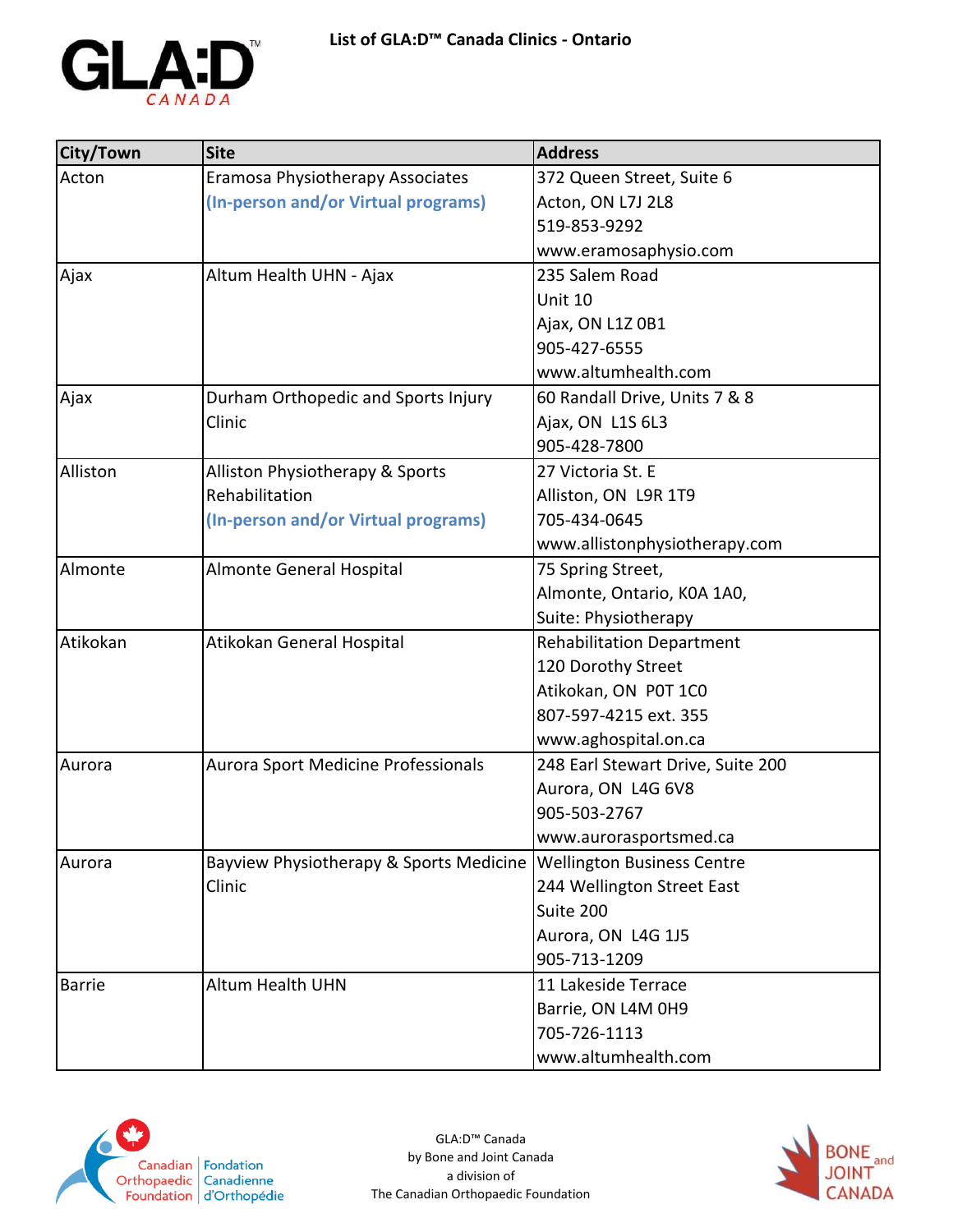

| City/Town       | <b>Site</b>                                   | <b>Address</b>                 |
|-----------------|-----------------------------------------------|--------------------------------|
| <b>Barrie</b>   | <b>Barrie Community Health Centre</b>         | 490 Huronia Road               |
|                 | (In-person and/or Virtual programs)           | Barrie, ON L4N 6M2             |
|                 |                                               | 705-734-9690 ext. 291          |
| <b>Barrie</b>   | Ortho PT                                      | 1 Quarry Ridge Rd, Suite 103   |
|                 |                                               | Barrie, ON L4M 7G1             |
|                 |                                               | 705-503-0577                   |
|                 |                                               | www.orthopt.ca                 |
| <b>Barrie</b>   | Sports Medicine - Huronia Road, Barrie        | 480 Huronia Road               |
|                 |                                               | Suite 104                      |
|                 |                                               | Barrie, ON L4N 6M2             |
|                 |                                               | 705-734-3340                   |
| <b>Bolton</b>   | <b>Bolton Physiotherapy Clinic</b>            | 12295 Highway 50, Unit #10     |
|                 | (In-person and/or Virtual programs)           | Bolton, ON L7E 1M2             |
|                 |                                               | 905-857-3927                   |
| Bowmanville     | <b>CMCC Chiropractic Clinic - Bowmanville</b> | 222 King St. E, Suite 1105B    |
|                 | <b>Health Centre</b>                          | Bowmanville, ON L1C 1P6        |
|                 | (In-person and/or Virtual programs)           | 905-419-2622                   |
| Bracebridge     | <b>Bracebridge Chiropractic and Wellness</b>  | 132 Wellington Street          |
|                 | Centre                                        | Bracebridge, ON P1L 1C4        |
|                 |                                               | 705-645-9544                   |
| <b>Bradford</b> | <b>Bradford Sports Medicine Professionals</b> | 160 Holland Street West Unit 1 |
|                 | (In-person and/or Virtual programs)           | Box #1137                      |
|                 |                                               | Bradford, ON L3Z 1H7           |
|                 |                                               | 905-775-3600                   |
|                 |                                               | www.bradfordsportsmed.com      |
| <b>Brampton</b> | Altum Health UHN                              | 10545 Bramalea Road            |
|                 |                                               | <b>Unit 1-4</b>                |
|                 |                                               | Brampton, ON L6R 3P4           |
|                 |                                               | 905-458-9118                   |
|                 |                                               | www.altumhealth.com            |
| Brampton        | Insync Wellness                               | 20 Rivermont Rd, Unit 3B       |
|                 |                                               | Brampton, ON L6Y 6G7           |
|                 |                                               | 905-455-2222                   |
|                 |                                               | www.insyncwellness.com         |



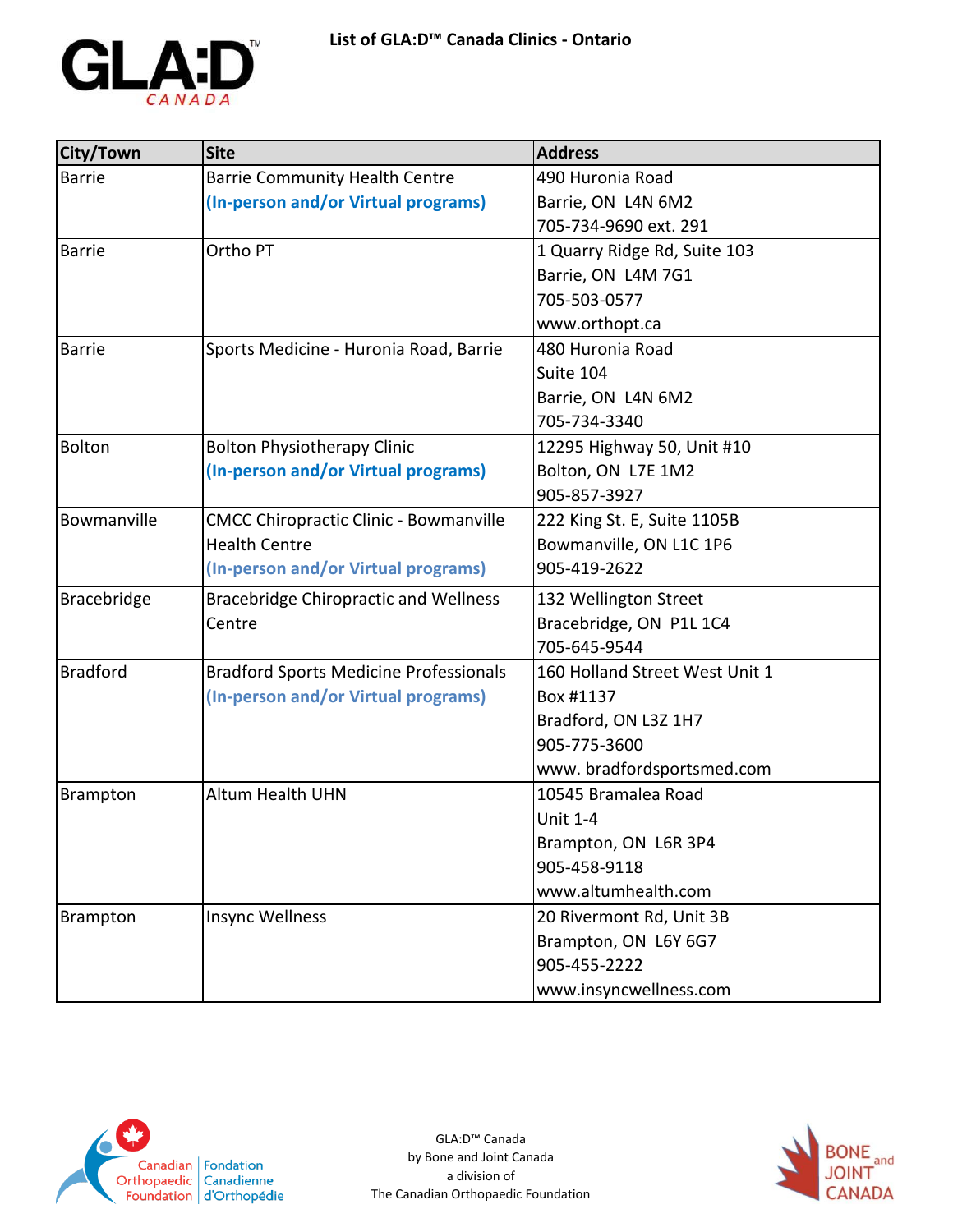

| City/Town         | <b>Site</b>                                | <b>Address</b>                     |
|-------------------|--------------------------------------------|------------------------------------|
| Brampton          | <b>Natural Touch Rehabilitation Centre</b> | 312 Queen St. E                    |
|                   |                                            | Brampton, ON L6V 1C2               |
|                   |                                            | 905-281-8247                       |
|                   |                                            | www.naturaltouchrehabilitation.com |
| Brampton          | Ortho Rehab Group Inc.                     | 2140 North Park Dr, Unit 48        |
|                   |                                            | Brampton, ON L6S 0C9               |
|                   |                                            | 905-595-7007                       |
| <b>Brantford</b>  | Mobility Orthopaedic Rehab Centre          | 270 King George Road               |
|                   |                                            | Brantford, ON N3R 5L5              |
|                   |                                            | 519-304-5767                       |
| <b>Burlington</b> | <b>Burlington Family Health Team</b>       | Joseph Brant Hospital              |
|                   | (In-person and/or Virtual programs)        | <b>Community Health Centre</b>     |
|                   |                                            | Lower Level, B21                   |
|                   |                                            | 1182 North Shore Blvd East         |
|                   |                                            | Burlington, ON L7S 1CS             |
|                   |                                            | 289-861-5611 ext. 5512             |
|                   |                                            | www.burlingtonfht.com              |
| Burlington        | <b>Fairview Chiropractic Clinic</b>        | <b>Fairview Business Park</b>      |
|                   | (In-person and/or Virtual programs)        | 2289 Fairview Street               |
|                   |                                            | Suite 425/426                      |
|                   |                                            | Burlington, ON                     |
|                   |                                            | 905-637-9900                       |
|                   |                                            | www.fairviewchirorehab.com         |
| Cambridge         | Altum Health UHN                           | <b>745 Coronation Blvd</b>         |
|                   |                                            | Suite 101                          |
|                   |                                            | Cambridge, ON N1R 0B6              |
|                   |                                            | 519-622-5885                       |
|                   |                                            | www.altumhealth.com                |
| Cambridge         | Langs Community Health Centre              | 1145 Concession Road               |
|                   |                                            | Cambridge, ON N3H 4L5              |
|                   |                                            | 519-653-1470                       |
| Cambridge         | Tri City Physiotherapy and Rehabilitation  | 27 Water St. N                     |
|                   |                                            | Cambridge, ON N1R 3B2              |
|                   |                                            | 519-620-2229                       |
|                   |                                            | www.tricityphysio.ca               |



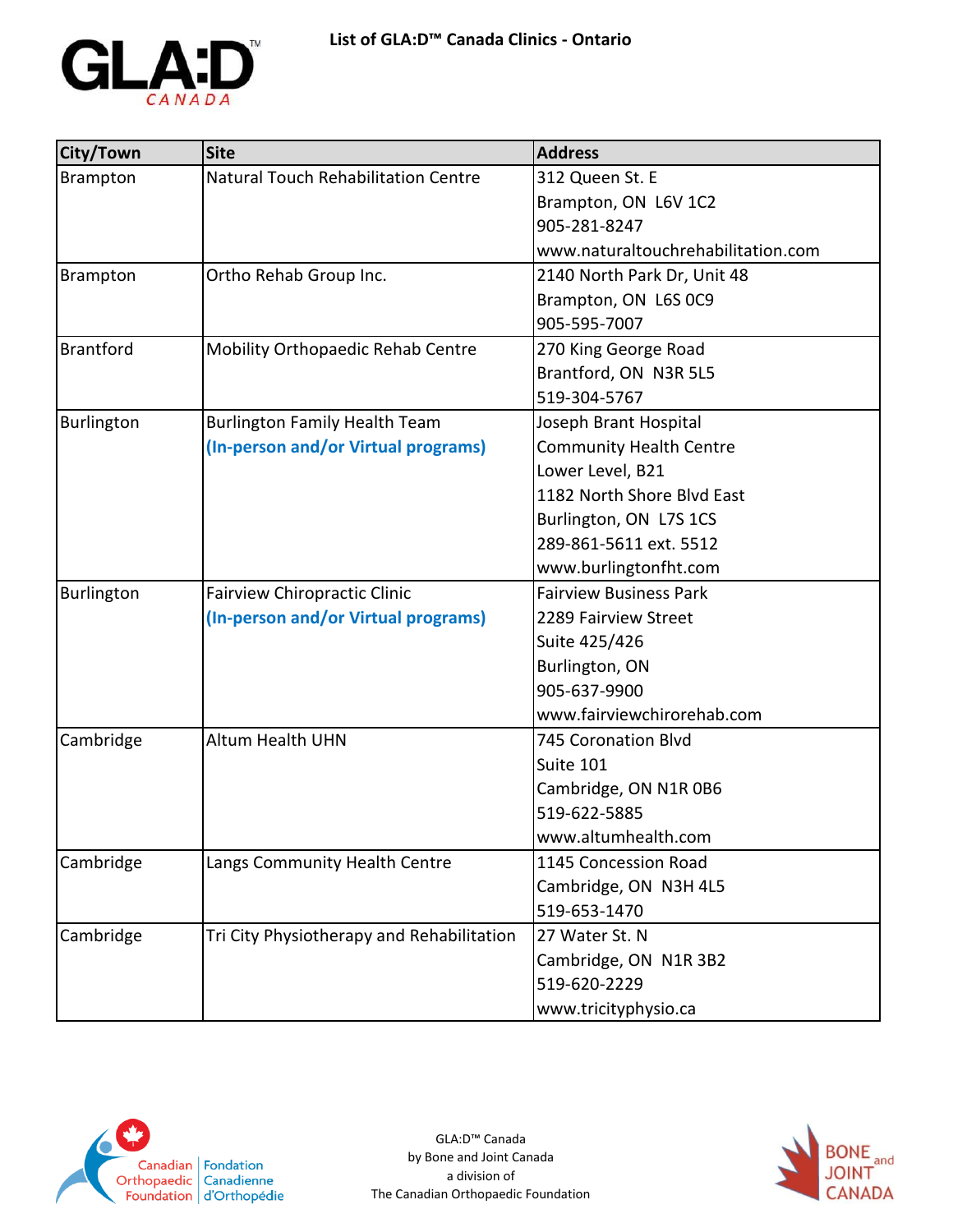

| City/Town             | <b>Site</b>                           | <b>Address</b>             |
|-----------------------|---------------------------------------|----------------------------|
| <b>Carleton Place</b> | Back on Track Physiotherapy           | 515 McNeely Ave, Unit 3    |
|                       |                                       | Carleton Place, ON K7C 0A8 |
|                       |                                       | 613-253-5215               |
|                       |                                       | www.backontrackphysio.com  |
| Chatham               | Peach Physiotherapy & Wellness Centre | 463 St. Clair St., Unit 3  |
|                       |                                       | Chatham, ON N7L 3K6        |
|                       |                                       | 519-358-7342               |
|                       |                                       | Peachphysio.ca             |
|                       |                                       | Website: peachphysio.ca    |
| Cobourg               | We-Fix-U                              | 727 William St.            |
|                       |                                       | Cobourg, ON K9A 3A7        |
|                       |                                       | 905-373-7045               |
| Cornwall              | <b>Cotton Mill Rehab</b>              | 705 Cotton Mill St         |
|                       |                                       | Suite 113                  |
|                       |                                       | Cornwall, ON K6H 7K7       |
|                       |                                       | 613-362-1180               |
| Dryden                | Dryden Regional Health Centre         | Physiotherapy Department   |
|                       |                                       | 58 Goodall Street          |
|                       |                                       | Dryden, ON P8N 2Z6         |
|                       |                                       | 807-223-8201 ext. 1265     |
| Etobicoke             | Life Force Physiotherapy              | 577 Burnhamthorpe Road     |
|                       |                                       | Unit 1 - GYM               |
|                       |                                       | Etobicoke, ON M9C 2Y3      |
|                       |                                       | 416-207-9395               |
|                       |                                       | www.lifeforcephysio.com    |
| <b>Fort Frances</b>   | Riverside Health Care Facilities Inc. | LaVerendrye Hospital       |
|                       |                                       | 110 Victoria Ave           |
|                       |                                       | Fort Frances, ON P9A 2B7   |
|                       |                                       | 807-274-3261               |
| Geraldton             | <b>Geraldton District Hospital</b>    | Rehab Dept & Board Room    |
|                       |                                       | 500 Hogarth Ave            |
|                       |                                       | Geraldton, ON P0T 1M0      |
|                       |                                       | 807-854-4115               |
|                       |                                       | www.geraldtondh.com        |
| Guelph                | <b>Central Health Care</b>            | 806 Gordon St. Suite 203   |
|                       |                                       | Guelph, ON N1G 1Y7         |
|                       |                                       | 519-823-1450               |



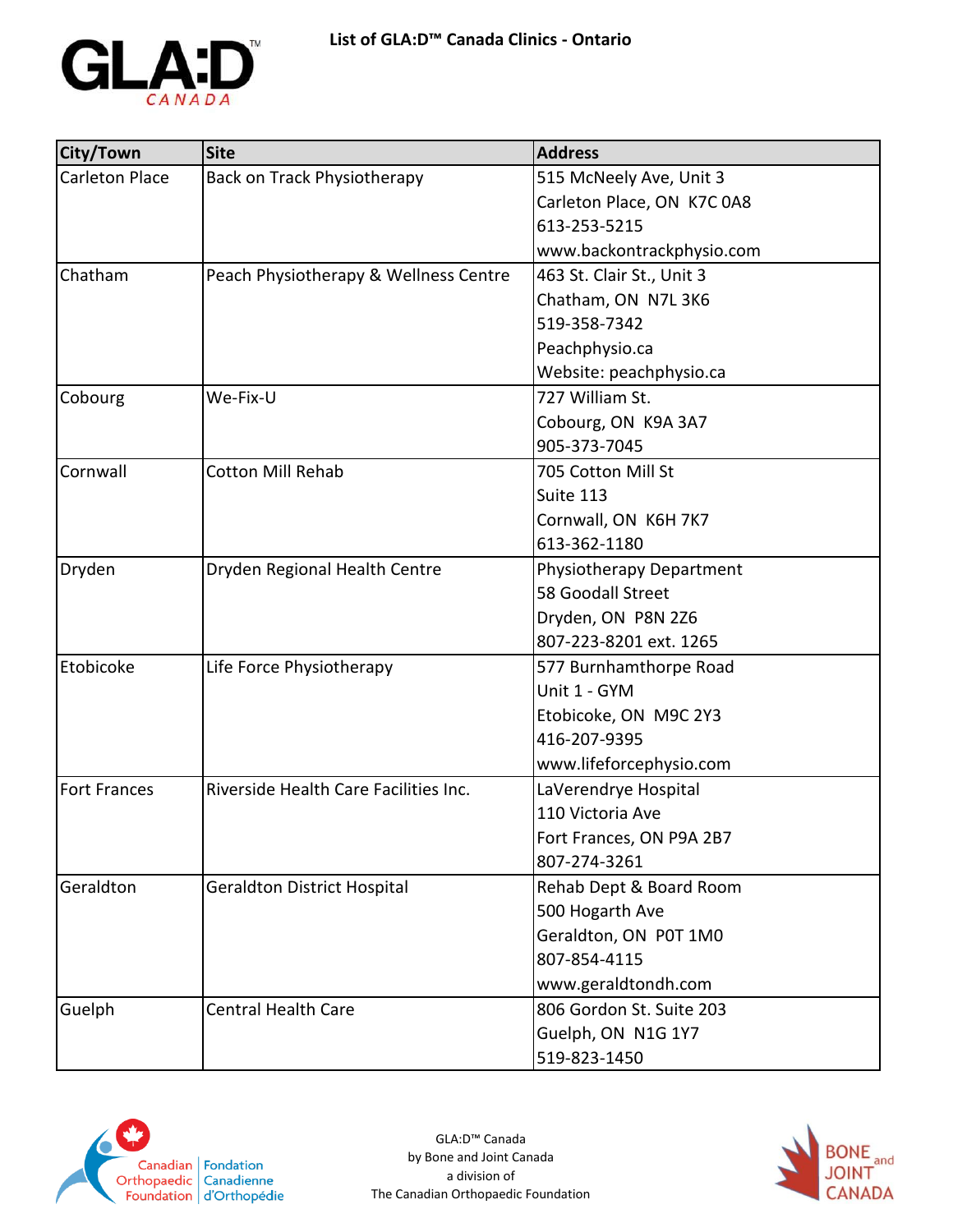

| <b>City/Town</b> | <b>Site</b>                                                    | <b>Address</b>                |
|------------------|----------------------------------------------------------------|-------------------------------|
| Guelph           | Eramosa Physiotherapy Associates                               | <b>Bullfrog Mall</b>          |
|                  |                                                                | 380 Eramosa Rd, Unit 28       |
|                  |                                                                | Guelph, ON N1L 1P1            |
|                  |                                                                | 519-767-9950                  |
| Hamilton         | Altum Health UHN - Hamilton Queensdale 688 Queensdale Ave East |                               |
|                  |                                                                | Hamilton, ON L8V 1M1          |
|                  |                                                                | 289-396-9437                  |
|                  |                                                                | www.altumhealth.com           |
| Hamilton         | <b>McMaster PACE</b>                                           | 1280 Main Street West         |
|                  | (In-person and/or Virtual programs)                            | Room A114                     |
|                  |                                                                | Hamilton, Ontario, L8S 4L8    |
|                  |                                                                | 905-525-9140 x 27223          |
|                  |                                                                | www.Pace.mcmaster.ca          |
| Hamilton         | Revive Physiotherapy                                           | 318 Dundurn St. South, Unit 9 |
|                  |                                                                | Hamilton, ON L8P 2M5          |
|                  |                                                                | 289-941-4878                  |
|                  |                                                                | www.revive-physiotherapy.ca   |
| Hamilton         | <b>Wilson Medical Centre</b>                                   | 130 Wilson St, Lower Level    |
|                  |                                                                | Hamilton, ON L8R 1E2          |
|                  |                                                                | 905-526-6250                  |
| Huntsville       | Muskoka MVMT Physiotherapy + Sport                             | Muskoka MVMT                  |
|                  | Injury Clinic (In-person and/or Virtual                        | 29 Main St E                  |
|                  | programs)                                                      | Suite 101                     |
|                  |                                                                | Huntsville, ON P1H 2C6        |
|                  |                                                                | 705-224-6445                  |
|                  |                                                                | www.muskokamvmtclinic.com     |
| Kingston         | Best Health Physiotherapy                                      | 1329 Gardiner's Rd, Suite 2   |
|                  | (In-person and/or Virtual programs)                            | Kingston, ON K7K0A2           |
|                  |                                                                | 613-634-2378                  |
| Kingsville       | <b>Erie Shores Rehabilitation</b>                              | 375 Main Street East          |
|                  |                                                                | Kingsville, ON N9Y 1A7        |
|                  |                                                                | 519-733-4008                  |
| Little Current   | <b>Manitoulin Health Centre</b>                                | 11 Meredith Street            |
|                  |                                                                | <b>PO Box 640</b>             |
|                  |                                                                | Little Current, ON POP 1KO    |
|                  |                                                                | 705-368-2300 ext. 2473        |
|                  |                                                                | <b>Contact: Maria McInnis</b> |



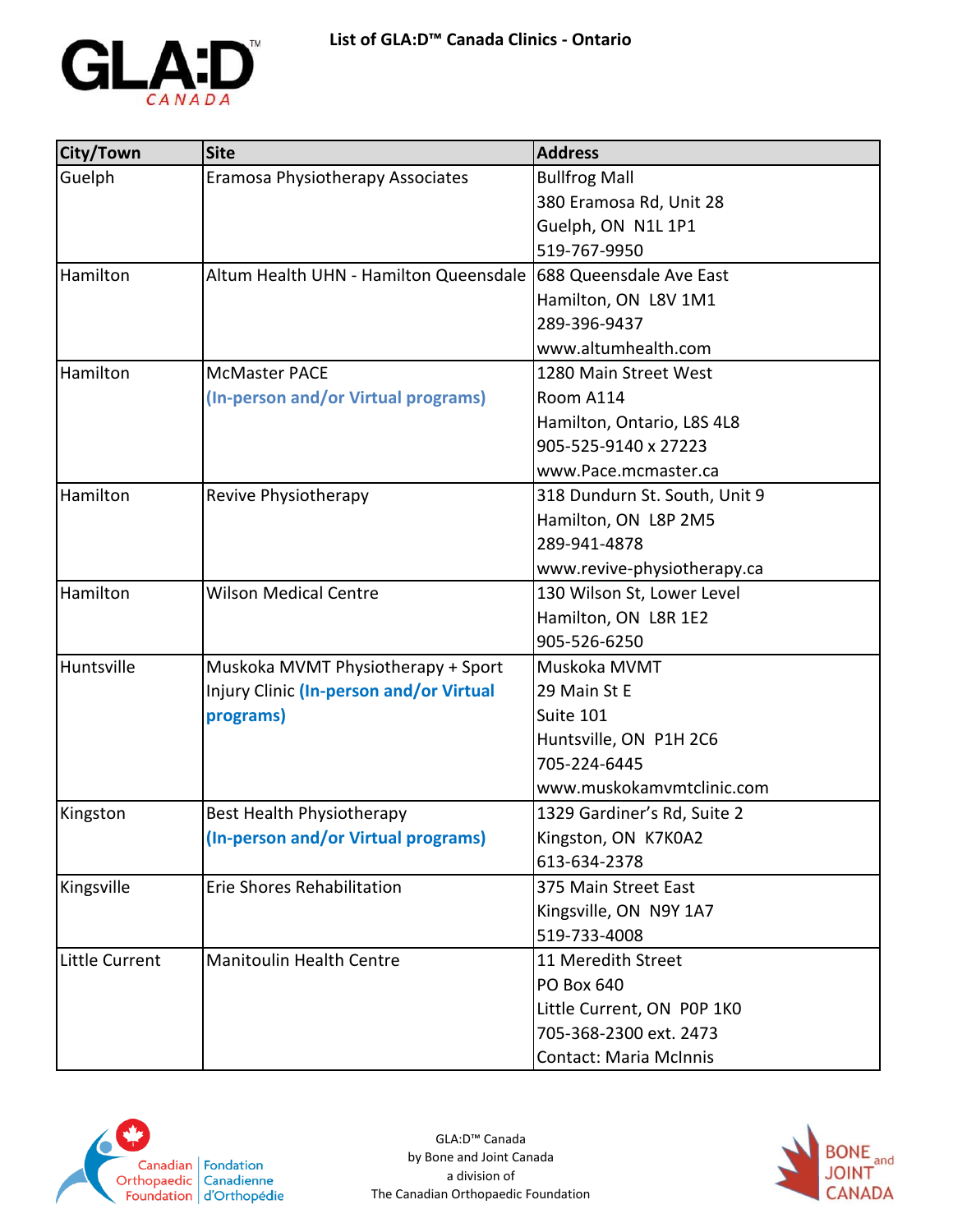

| City/Town    | <b>Site</b>                            | <b>Address</b>                   |
|--------------|----------------------------------------|----------------------------------|
| London       | <b>Active Rehab</b>                    | 611 Wonderland Road North,       |
|              |                                        | Unit 4A                          |
|              |                                        | London, ON N6H 4V6               |
|              |                                        | 519-657-3888                     |
| London       | Fowler Kennedy Sport Medicine Clinic   | 3M Centre, Western University    |
|              |                                        | London, ON N6A 3K7               |
|              |                                        | 519-661-3011                     |
| London       | ReActive Physiotherapy                 | 3-665 Fanshawe Park Road West    |
|              | (In-person and/or Virtual programs)    | London, ON N6G 5B4               |
|              |                                        | 519-601-5522                     |
|              |                                        | www.reactivephysio.com           |
| Maple        | <b>Biophysio Rehabilitation Clinic</b> | 100 - 2389 Major Mackenzie Dr. W |
|              | (In-person and/or Virtual programs)    | Maple, ON L6A 3Z2                |
|              |                                        | 905-553-7717                     |
| Manitouwadge | Santé Manitouwadge Health              | <b>Rehabilitation Department</b> |
|              |                                        | 1 Health Care Cres               |
|              |                                        | Manitouwadge, ON P0T 2C0         |
|              |                                        | 807-826-3251                     |
|              |                                        | www.mh.on.ca                     |
| Marathon     | North of Superior Healthcare Group -   | Physiotherapy Department         |
|              | Wilson Memorial General Hospital Site  | 26 Peninsula Road                |
|              |                                        | Marathon, ON P0T 2E0             |
|              |                                        | 807-229-1740 ext. 253            |
|              |                                        | www.nosh.ca                      |
| Milton       | Halton Community Rehabilitation Centre | 17 Wilson Drive                  |
|              |                                        | Unit 12                          |
|              |                                        | Milton, ON L9T 3J7               |
|              |                                        | 905-876-1515                     |
|              |                                        | www.hcrc.ca                      |
| Mississauga  | <b>Altum Health UHN</b>                | 2 Robert Speck Pkwy              |
|              |                                        | Suite 110                        |
|              |                                        | Mississauga, ON L4Z 1H8          |
|              |                                        | 905-897-7007                     |
|              |                                        | www.altumhealth.com              |



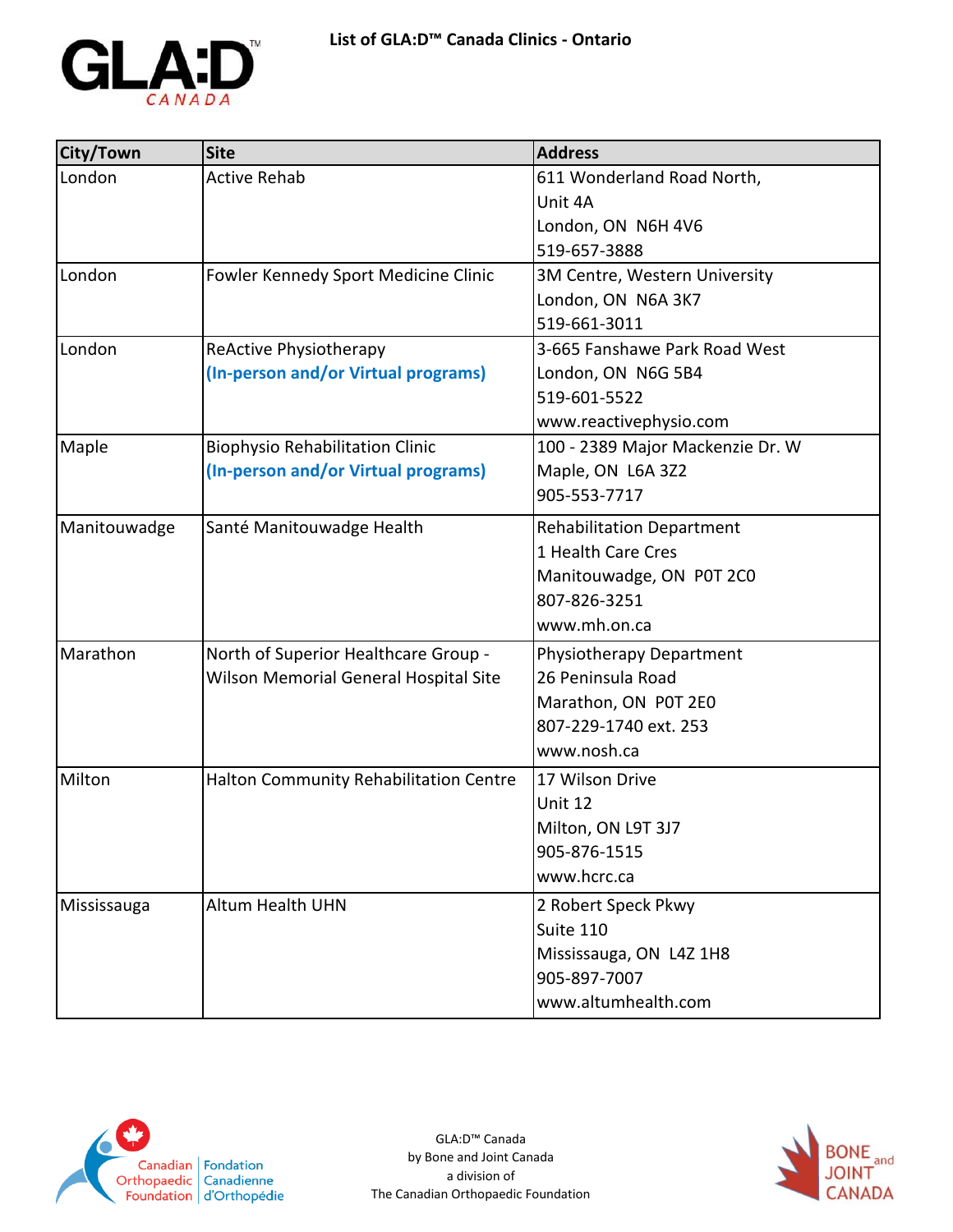

| City/Town   | <b>Site</b>                                                      | <b>Address</b>                           |
|-------------|------------------------------------------------------------------|------------------------------------------|
| Mississauga | <b>Clarkson Sports and Physiotherapy</b>                         | 1400 Lakeshore Rd. West                  |
|             | (In-person and/or Virtual programs)                              | Mississauga, Ontario, L5J 1J1            |
|             |                                                                  | 905-855-8372                             |
|             |                                                                  | https://clarksonphysio.ca/               |
| Mississauga | Natural Touch Rehabilitation Centre                              | 914 Burnhamthorpe Rd                     |
|             |                                                                  | Mississauga, ON L5C 2S3                  |
|             |                                                                  | 905-281-8247                             |
|             |                                                                  | www.naturaltouchrehabilitation.com       |
|             |                                                                  |                                          |
| Mississauga | Physio Health Orthopaedic & Sports Injury 2520 Eglinton Ave West |                                          |
|             | Clinic                                                           | Unit 5                                   |
|             |                                                                  | Mississauga, ON L5M 0Y4                  |
|             |                                                                  | 905-997-0113                             |
|             |                                                                  | www.physio-health.ca                     |
| Mississauga | <b>Rivlin Medical Group</b>                                      | 601 - 89 Queensway West                  |
|             |                                                                  | Mississauga, ON L5B 2V2                  |
|             |                                                                  | 905-281-9898                             |
| Mississauga | Triangle Physiotherapy Erin Mills Inc.                           | 2520 Eglinton Ave W.                     |
|             |                                                                  | Suite 205                                |
|             |                                                                  | Mississauga, ON L5M 0Y5                  |
|             |                                                                  | 905-677-8585                             |
|             |                                                                  | www.trianglephysiotherapy.com            |
| Napanee     | <b>RFLA Allied Helath Team</b>                                   | 310 Bridge Street West                   |
|             |                                                                  | Suite G1                                 |
|             |                                                                  | Napanee, ON K7R 0A4                      |
|             |                                                                  | 613-354-3301 ext. 688                    |
|             |                                                                  | https://kchc.ca/napanee/rural-frontenac- |
|             |                                                                  | lennox-and-addington-allied-health-team/ |
| New Hamburg | Lemonade Health Centre                                           | 338 Waterloo St.,                        |
|             |                                                                  | New Hamburg, ON, N3A 0C5                 |
|             |                                                                  | 519-390-2200                             |
|             |                                                                  | lemonadephysio.ca                        |
| Newmarket   | Sports Medicine Centre of Excellence                             | Suite 24, 17665 Leslie Street            |
|             |                                                                  | Newmarket, ON L3Y 3E3                    |
|             |                                                                  | 289-319-3090                             |



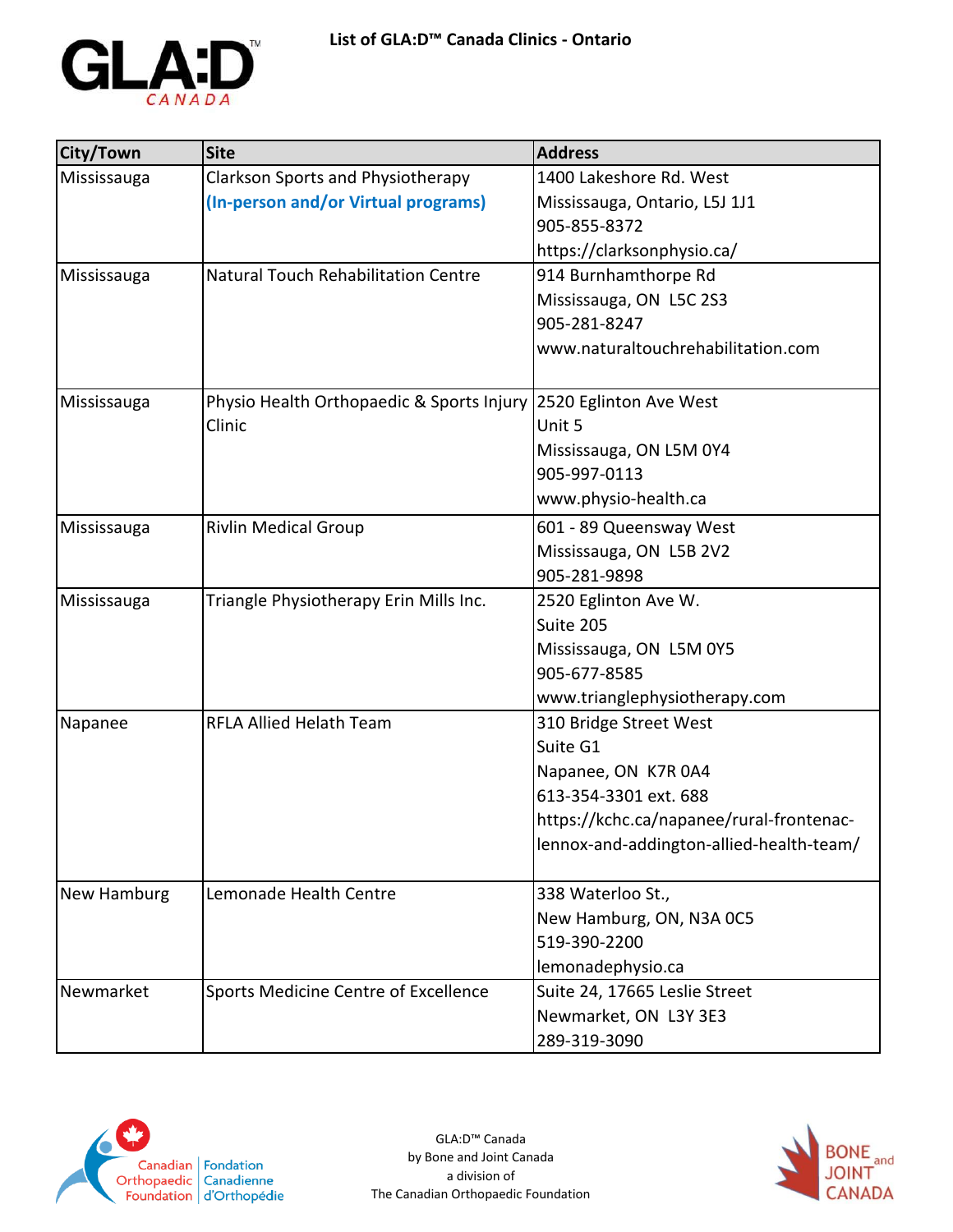

| City/Town  | <b>Site</b>                                  | <b>Address</b>                    |
|------------|----------------------------------------------|-----------------------------------|
| Nipigon    | Nipigon District Memorial Hospital           | Physiotherapy Department          |
|            |                                              | 125 Hogan Road                    |
|            |                                              | Nipigon, ON P0T 2J0               |
|            |                                              | 807-887-3026 EXT 1253/1252        |
| Nobleton   | Nobleton Physiotherapy                       | 13085 Highway 27, Unit 2          |
|            |                                              | Nobleton, ON L0G 1N0              |
|            |                                              | 905-859-6708                      |
|            |                                              | www.nobletonphysiotherapy.ca      |
| North Bay  | Symetrics                                    | 510 Main St East                  |
|            | (In-person and/or Virtual programs)          | North Bay, ON P1B 1B8             |
|            |                                              | 705-497-1975                      |
|            |                                              | www.symetricsonline.com           |
| North York | <b>Canadian Active Rehabilitation Centre</b> | 1448 Lawrence Ave East, Suite 301 |
|            |                                              | North York, ON M4A 2V6            |
|            |                                              | 416-288-0222                      |
|            |                                              | www.carerehab.ca                  |
| North York | North York Healthcare Associates Inc.        | 2255 Sheppard Ave East - Unit 300 |
|            |                                              | North York, ON M2J 4Y1            |
|            |                                              | 416-497-7100                      |
|            |                                              | www.rehabclinic.ca                |
| North York | <b>Physiomobility Don Mills</b>              | 6 Maginn Mews, Suite 211          |
|            | (In-person and/or Virtual programs)          | CF Shops at Don Mills             |
|            |                                              | North York, ON M3C 0G9            |
|            |                                              | 416-444-4800                      |
| North York | <b>Pure Motion Centre</b>                    | 4789 Yonge Street, Unit 1205      |
|            |                                              | North York, ON M2N 5M5            |
|            |                                              | 416-901-7873                      |
|            |                                              | www.puremotioncentre.com          |
| North York | Striowski & Associates Physiotherapy         | 1333 Sheppard Ave E, Suite 114    |
|            |                                              | North York, ON M2J 1V1            |
|            |                                              | 416-490-0449                      |
| Oakville   | <b>Altum Health UHN</b>                      | 519 Dundas                        |
|            |                                              | Unit $6/7$                        |
|            |                                              | Oakville, ON L6M 1L9              |
|            |                                              | 905-257-0073                      |
|            |                                              | www.altumhealth.com               |



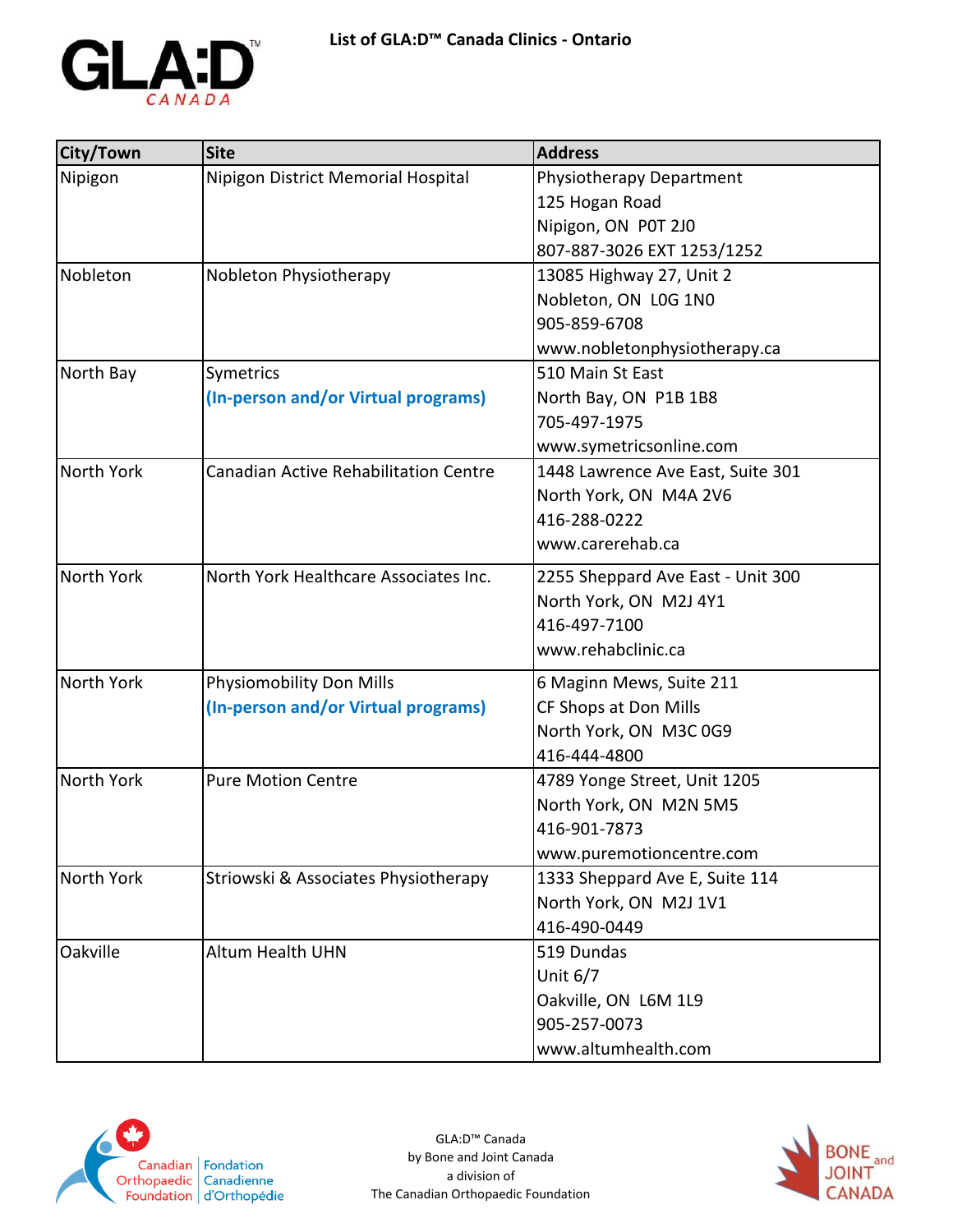

| City/Town   | <b>Site</b>                         | <b>Address</b>                          |
|-------------|-------------------------------------|-----------------------------------------|
| Oakville    | BeActive Oakville Physiotherapy and | 225 Speers Road, Unit 6                 |
|             | Wellness (In-person and/or Virtual  | Oakville, ON L6T 2W8                    |
|             | programs)                           | 905-849-9119                            |
|             |                                     | http://beactivephysio.ca                |
| Oakville    | Physio Sport Med of Oakville        | Unit 104, 231 Oak Park Blvd             |
|             |                                     | Oakville, ON L6H 7S8                    |
|             |                                     | 905-257-3456                            |
| Oakville    | <b>Trillium Health Partners</b>     | 2381 Bristol Circle Unit 102            |
|             | Insight Health Solutions            | Oakville ON L6H 5S9                     |
|             |                                     | 905-813-4187                            |
|             |                                     | https://www.insighthealthsolutions.com/ |
| Orangeville | Eramosa Physiotherapy Associates    | 41 Broadway Ave                         |
|             | (In-person and/or Virtual programs) | Orangeville, ON                         |
|             |                                     | 519-940-8993                            |
|             |                                     | https://eramosaphysio.com/our-          |
|             |                                     | locations/orangeville                   |
| Orangeville | <b>Headwaters Physiotherapy</b>     | 48 Centennial Rd #18                    |
|             |                                     | Orangeville, ON L9W 3T4                 |
|             |                                     | 519-942-8884                            |
| Orillia     | Couchiching Family Health Team      | 119 Memorial Avenue, Suite 102          |
|             |                                     | Orillia, Ontario, L3V 6N6               |
|             |                                     | 705-329-3649                            |
|             |                                     | www.cfht.ca                             |
| Orillia     | Lake Country Physiotherapy          | <b>7B Progress Drive</b>                |
|             |                                     | Orillia, ON L3V 0T7                     |
|             |                                     | 705-327-7876                            |
|             |                                     | www.lakecountryphysio.com               |
| Orillia     | Miller Health Center                | 126 Mississaga St. E.                   |
|             |                                     | Orillia, ON L3V 1V7                     |
|             |                                     | 705-242-5182                            |
|             |                                     | https://millerhealth.ca/                |
| Orillia     | Sports Medicine - Orillia           | 3285 Monarch Drive                      |
|             |                                     | Unit A3                                 |
|             |                                     | Orillia, ON L3V 7W7                     |
|             |                                     | 705-325-2200                            |



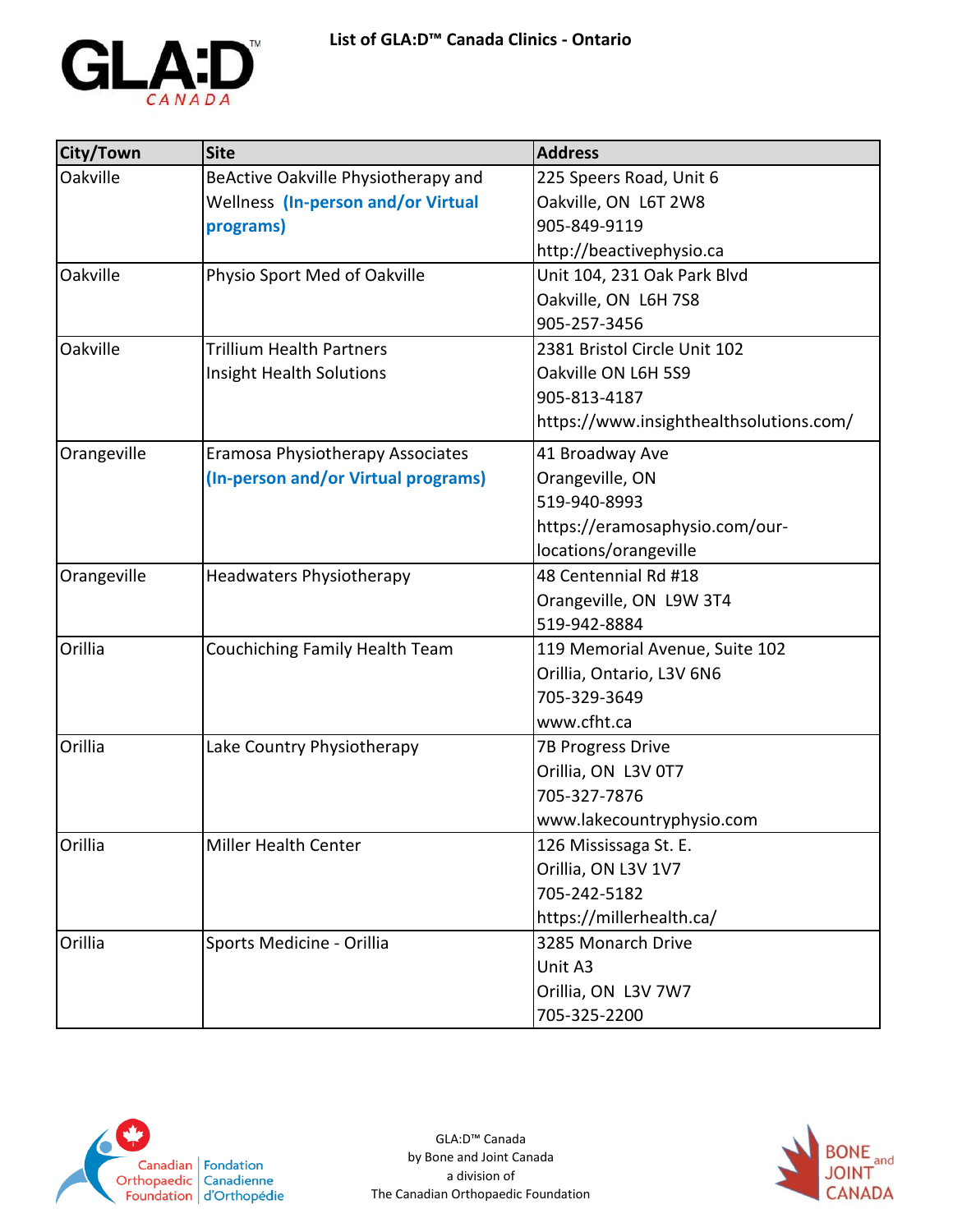

| City/Town | <b>Site</b>                            | <b>Address</b>                  |
|-----------|----------------------------------------|---------------------------------|
| Oshawa    | Oshawa Chiropractic & Physiotherapy    | 549 King St. East,              |
|           | Wellness                               | Oshawa, Ontario, L1H 1G3        |
|           |                                        | 289-274-7880                    |
|           |                                        | www.oshawawellness.com          |
| Oshawa    | MN Physiotherapy Clinic                | 50 Richmond St. E, Suite 111    |
|           |                                        | Oshawa, ON L1G 7C7              |
|           |                                        | 905-571-1921                    |
|           |                                        | www.mnphysiotherapy.ca          |
| Oshawa    | TOP Rehab Inc.                         | 1288 Ritson Road, suite 11      |
|           |                                        | Oshawa, ON L1G 7Z9              |
|           |                                        | 905-436-2722                    |
|           |                                        | www.toprehab.ca                 |
| Ottawa    | <b>Action Potential Rehabilitation</b> | 2081 Merivale Rd - Unit 300     |
|           |                                        | Ottawa, ON K2G 1G9              |
|           |                                        | 613-680-6400                    |
|           |                                        | www.actionpotentialrehab.ca     |
| Ottawa    | <b>BackTracks Health Centre</b>        | 1441 Woodroffe                  |
|           | (In-person and/or Virtual programs)    | Ottawa, ON K2G 1W1              |
|           |                                        | 613-596-0646                    |
|           |                                        | www.bktracks.ca                 |
| Ottawa    | <b>Bellefleur Physiotherapy</b>        | 3095 St. Joseph Blvd - Unit 511 |
|           |                                        | Orleans, ON                     |
|           |                                        | <b>K1E 3W6</b>                  |
|           |                                        | 613-424-7852                    |
| Ottawa    | Carleton Sport Medicine Clinic         | Ice House                       |
|           | (In-person and/or Virtual programs)    | 1125 Colonel By Drive           |
|           |                                        | Ottawa, ON K1S 5B6              |
|           |                                        | 613-520-3510                    |
|           |                                        | www.carletonsportmed.com        |
| Ottawa    | Chartier Physiotherapie                | 1 - 305 Wilbrod Street          |
|           | (In-person and/or Virtual programs)    | Ottawa, ON K1N 6M3              |
|           |                                        | 613-680-3993                    |
|           |                                        | www.chartierphysio.ca           |
| Ottawa    | CN Physiotherapy                       | 3029 Carling Avenue, Suite G4   |
|           | (In-person and/or Virtual programs)    | Ottawa, ON, K2B 8E8             |
|           |                                        | 613-455-0262                    |
|           |                                        | www.cnphysiotherapy.ca          |



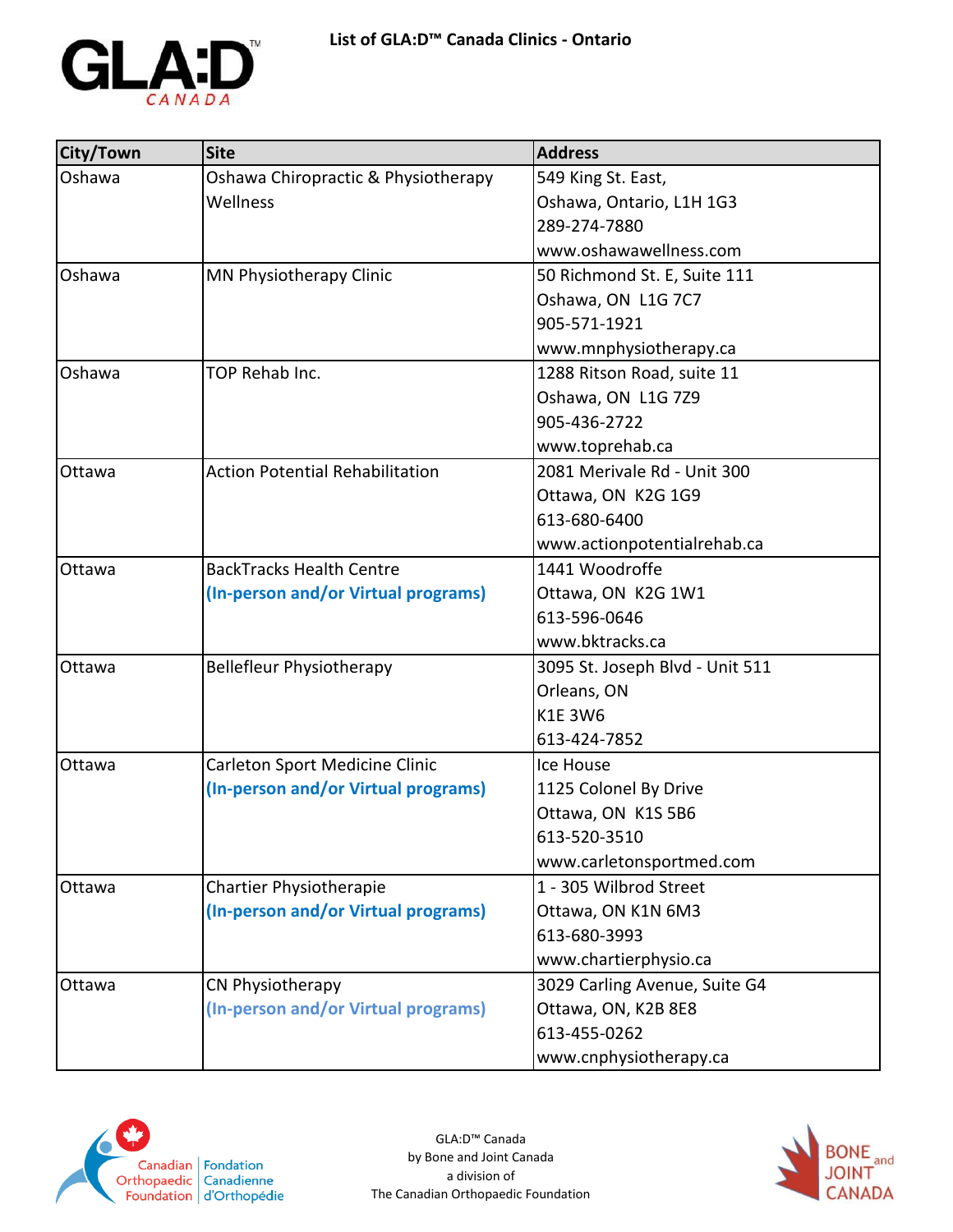

| City/Town    | <b>Site</b>                              | <b>Address</b>                 |
|--------------|------------------------------------------|--------------------------------|
| Ottawa       | <b>Expert Physio Plus</b>                | 2666 Innes Rd, Suite A         |
|              |                                          | Ottawa, ON K1B 4Z5             |
|              |                                          | 613-800-9800                   |
|              |                                          | www.expertphysioplus.com       |
| Ottawa       | Performance Sports Therapy               | 5-5303 Canotek Rd              |
|              |                                          | Ottawa, ON K1J OM1             |
|              |                                          | 613-742-1230                   |
| Ottawa       | Ottawa Health: Performance and           | 1535 Bank Street, Unit B,      |
|              | Rehabilitation                           | Ottawa, Ontario, K1H7Z1        |
|              |                                          | 613-728-9414                   |
|              |                                          | www.ottawahealth.ca            |
| Ottawa       | <b>Stittsville Sport Physio</b>          | 2-1339 Stittsville Main Street |
|              | (In-person and/or Virtual programs)      | Ottawa, ON K2S 1C6             |
|              |                                          | 613-435-9100                   |
| Palmerston   | Minto-Mapleton Family Health Team*       | Minto Rural Health Centre      |
|              | *Offers the GLA:D program to patients    | 450 Whites Road, Suite 100     |
|              | that have a Doctor or Nurse Practitioner | Palmerston, ON N0G 2P0         |
|              | in Clifford, Drayton, Palmerston and     | 613-638-2110                   |
| Perth        | Lanark Renfrew Health & Community        | The Factory                    |
|              | Services (In-person and/or Virtual       | 40 Sunset Blvd, Suite 105      |
|              | programs)                                | Perth, ON K7H 2Y4              |
|              |                                          | 613-264-1585 ext. 401          |
| Perth        | Perth and Smiths Falls District Hospital | Perth Site                     |
|              |                                          | 33 Drummond Street West        |
|              |                                          | Perth, ON K7H 2K1              |
|              |                                          | 613-267-1500 ext. 4275         |
| Peterborough | Nu Bodies Fitness/Carolyn Reynolds, PT   | 184 Marina Blvd                |
|              |                                          | Peterborough, ON K9H 6M9       |
|              |                                          | 705-930-7542                   |
| Peterborough | We-Fix-U                                 | 1500 Lansdown St. West         |
|              |                                          | Peterborough, ON K9J 2A2       |
|              |                                          | 705-270-0606                   |
| Point Edward | <b>Cross Works Physiotherapy</b>         | 611 St. Clair Street           |
|              | (In-person and/or Virtual programs)      | Point Edward, ON N7V 1P2       |
|              |                                          | 519-491-7273                   |
|              |                                          | www.crossworksphysio.ca        |



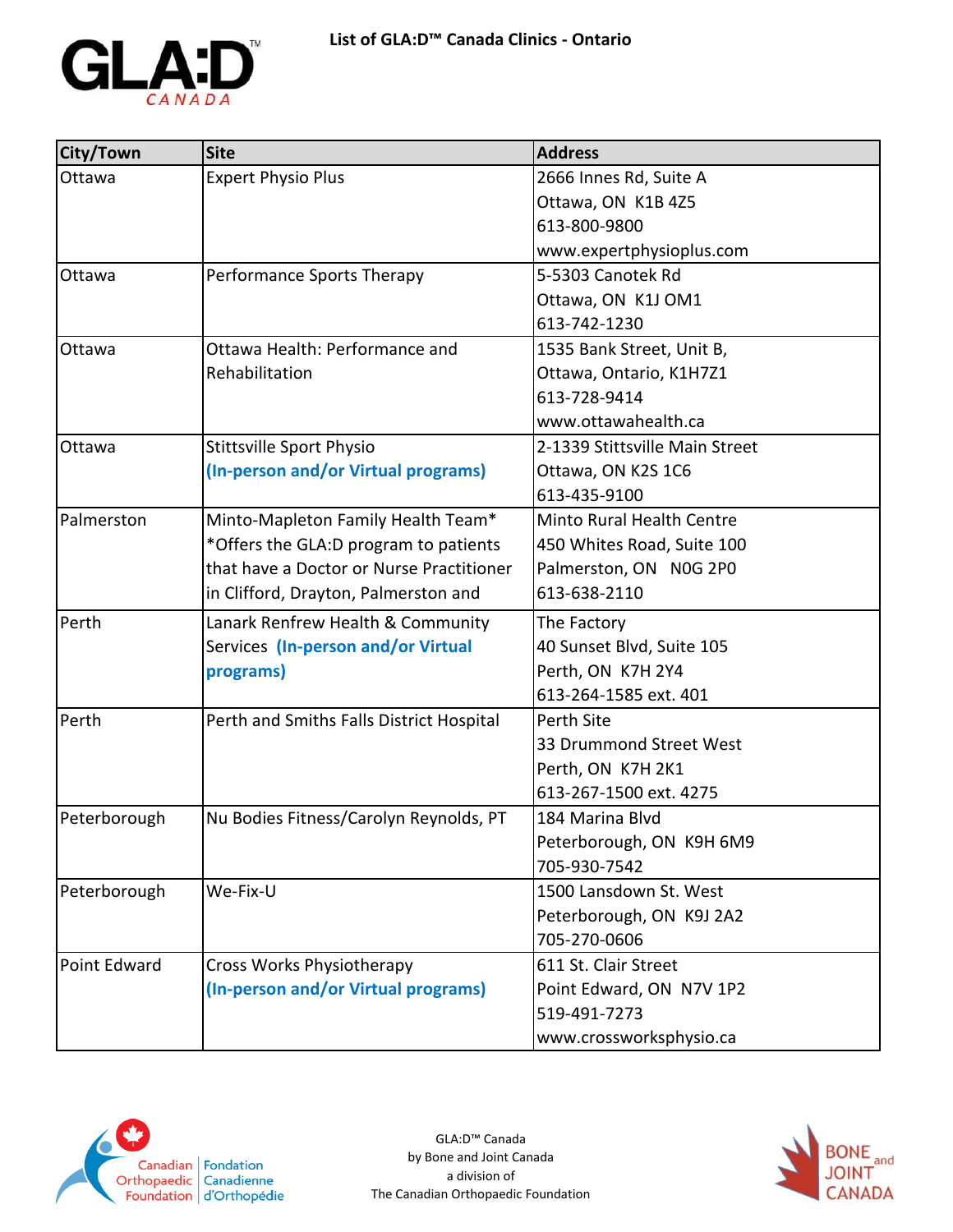

| City/Town            | <b>Site</b>                           | <b>Address</b>                            |
|----------------------|---------------------------------------|-------------------------------------------|
| Port Elgin           | <b>Bruce County Chiropractic and</b>  | 5098 Hwy 21,                              |
|                      | <b>Rehabilitation Center</b>          | Port Elgin, ON, N0H 2C5                   |
|                      |                                       | 519-832-6688                              |
|                      |                                       | https://brucecountychiropracticclinic.com |
| Renfrew              | Renfrew Chiropractic & Rehabilitation | 1035 O'Brien Rd, Suite 23                 |
|                      | Centre                                | Renfrew, ON K7V 0B3                       |
|                      |                                       | 613-431-7272                              |
|                      |                                       | www.renfrewchiropractic.com               |
| <b>Richmond Hill</b> | Premier Care Physiotherapy            | A106 - 11685 Yonge Street                 |
|                      |                                       | Richmond Hill, ON L4E 0K7                 |
|                      |                                       | 905-237-7174                              |
| Sarnia               | Archway Health and Sport Services     | 1679 London Road,                         |
|                      | (In-person and/or Virtual programs)   | Sarnia, ON, N7W 181                       |
|                      |                                       | 519-541-0394                              |
|                      |                                       | www.archwayhealth.ca                      |
| Sarnia               | Motus Chiropractic and Rehabilitation | 1389 Colborne Rd                          |
|                      | Centre (In-person and/or Virtual      | Sarnia, ON N7V 3L8                        |
|                      | programs)                             | 519-332-4222                              |
|                      |                                       | www.motus.care                            |
| Sarnia               | Sport and Spine Physiotherapy         | 1152 London Road                          |
|                      |                                       | Sarnia, ON N7S 1P4                        |
|                      |                                       | 519-337-8881                              |
|                      |                                       | http://www.sportandspinephysio.ca         |
| Sault Ste. Marie     | Back in Motion Physiotherapy          | 589 Second Line East                      |
|                      |                                       | Sault Ste. Marie, ON P6B 4K2              |
|                      |                                       | 705-253-2354                              |
| Sault Ste. Marie     | Lake Superior Physiotherapy           | 116 Spring Street                         |
|                      |                                       | Sault Ste. Marie, ON, P6A 3A1             |
|                      |                                       | 705-254-1399                              |
|                      |                                       | https://                                  |
|                      |                                       | www.lakesuperiorphysiotherapy.com         |
| Scarborough          | <b>Altum Health UHN</b>               | 2901 Sheppard Ave East                    |
|                      |                                       | Suite 301                                 |
|                      |                                       | Scarborough, ON M1T 3J3                   |
|                      |                                       | 416-901-5854                              |
|                      |                                       | www.altumhealth.com                       |



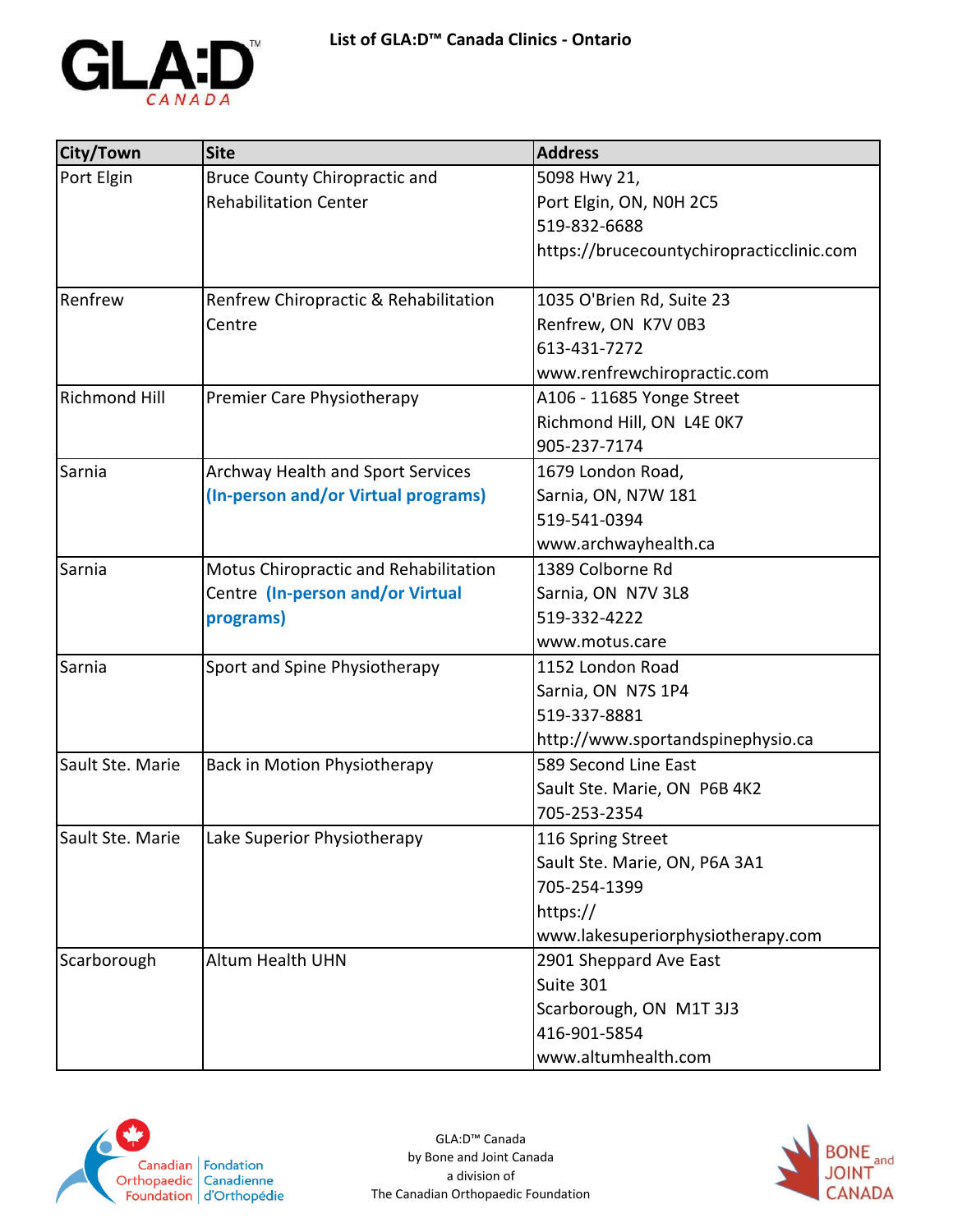

| City/Town           | <b>Site</b>                                | <b>Address</b>                 |
|---------------------|--------------------------------------------|--------------------------------|
| Scarborough         | Plane Tree Healthcare Inc                  | 7 Progress Ave, Unit 4         |
|                     |                                            | Scarborough, ON M1P 5A3        |
|                     |                                            | 416-292-0055                   |
|                     |                                            | www.planetree.ca               |
| Seaforth            | Irwin Physiotherapy                        | 100 Main Street South          |
|                     |                                            | Seaforth, ON NOK 1WO           |
|                     |                                            | 519-527-1551                   |
|                     |                                            | www.irwinphysiotherapy.com     |
| Shelburne           | Selburne Physiotherapy Centre              | North Dufferin Wellness Centre |
|                     |                                            | 712 Main St. E                 |
|                     |                                            | Shelburne, ON L9V 2Z4          |
|                     |                                            | 519-925-2120                   |
|                     |                                            | www.shelburnephysio.com        |
| <b>Smiths Falls</b> | Perth and Smiths Falls District Hospital   | <b>Smiths Falls Site</b>       |
|                     |                                            | 60 Cornelia Street West        |
|                     |                                            | Smiths Falls, ON K7A 2H9       |
|                     |                                            | 613-283-2330 ext. 2116         |
| St. Catharines      | St. Catharines Physiotherapy Centre - A    | 4A-145 Carlton Street          |
|                     | facility of Lifemark                       | Lake-Carlton Plaza             |
|                     |                                            | St.Catharines, ON L2R 1R5      |
|                     |                                            | 905-685-4733                   |
| St. Jacobs          | <b>Woolwich Community Health Centre</b>    | 9 Parkside Drive               |
|                     |                                            | St. Jocobs, ON N0B 2N0         |
|                     |                                            | 519-664-0597                   |
|                     |                                            | www.wchc.on.ca                 |
| St. Thomas          | <b>Family Health Options</b>               | 133 Curtis St.                 |
|                     |                                            | St. Thomas, ON N5P 1J4         |
|                     |                                            | 519-637-7778                   |
|                     |                                            | www.familyhealthoptions.ca     |
| Stouffville         | Stouffville Joint Venture Physiotherapy    | 34 Civic Ave, Suite 300        |
|                     |                                            | Stouffville, ON L4A 1H2        |
|                     |                                            | 905-642-7004                   |
|                     |                                            | stouffvillejointventure.com    |
| Sudbury             | <b>Back 2 Health Rehabilitation Centre</b> | 2354 Long Lake Road, Unit E    |
|                     |                                            | Sudbury, ON P3E 5H5            |
|                     |                                            | 705-586-2225                   |



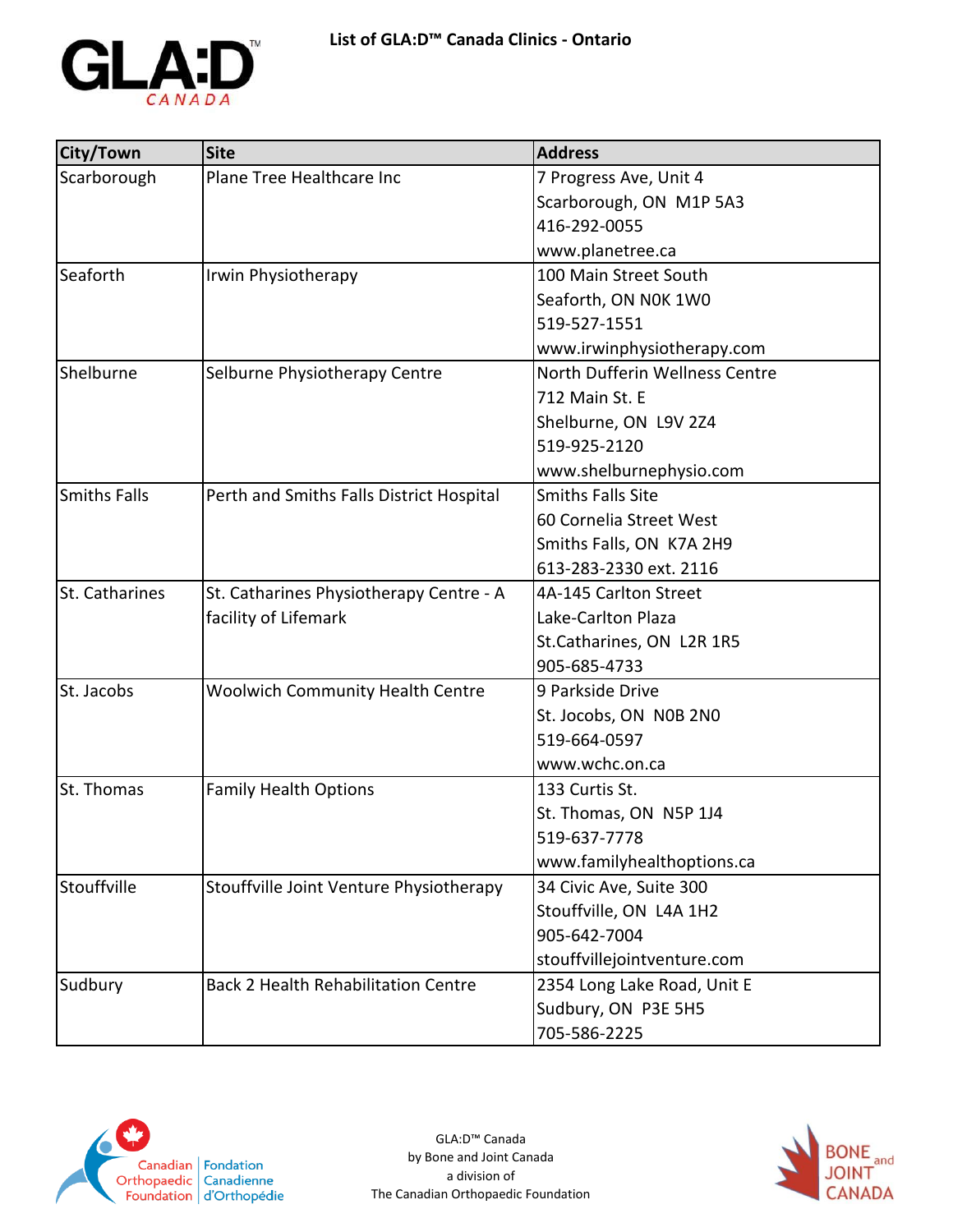

| City/Town | <b>Site</b>                                                                 | <b>Address</b>                    |
|-----------|-----------------------------------------------------------------------------|-----------------------------------|
| Sudbury   | <b>Health Tweak</b>                                                         | 1322 Martindale Rd                |
|           |                                                                             | Sudbury, ON P3G 4J5               |
|           |                                                                             | 705-222-6983                      |
| Sudbury   | Kinnect to Wellness                                                         | 1780 Regent St. S                 |
|           |                                                                             | Sudbury, ON P3E 3Z7               |
|           |                                                                             | 705-522-9393                      |
|           |                                                                             | www.kinnecttowellness.ca          |
| Sudbury   | Nickel Ridge Physiotherapy                                                  | 1177 Barrydowne Road, Unit 102    |
|           |                                                                             | Sudbury, ON P3A 3V4               |
|           |                                                                             | 705-586-3230                      |
| Sudbury   | Real Life Health/Sudbury School of Fitness   1351 - E Kelly Lake Rd, Unit 7 |                                   |
|           |                                                                             | Sudbury, ON P3E 5P4               |
|           |                                                                             | 705-222-7213                      |
| Tecumseh  | Lifemark Tecumseh & Manning                                                 | 25 Amy Croft Drive, Unit #27,     |
|           |                                                                             | Tecumseh, ON N9G 3B8              |
|           |                                                                             | Tel: 519-739-6061                 |
|           |                                                                             | www.lifemark.ca                   |
| Thornhill | Pro Motion Physiotherapy                                                    | 301F, The Promenade               |
|           | (In-person and/or Virtual programs)                                         | 1 Promenade Circle                |
|           |                                                                             | Thornhill, ON L4J 4P8             |
|           |                                                                             | 905-731-1991                      |
| Toronto   | <b>Andre Gordon Fitness</b>                                                 | 108-22 Shallmar Blvd.             |
|           | (In-person and/or Virtual programs)                                         | Toronto, ON, M5N 2Z8              |
|           |                                                                             | 705-331-1506                      |
|           |                                                                             | www.andregordonfitness.com        |
| Toronto   | Altum Health UHN - Toronto Western                                          | 399 Bathurst St.                  |
|           | Hospital                                                                    | 4th Floor Krembil Discovery Tower |
|           | (In-person and/or Virtual programs)                                         | Toronto, ON M5T 2S8               |
|           |                                                                             | 416-603-5092                      |
|           |                                                                             | www.altumhealth.com               |
| Toronto   | <b>Annex Clinic</b>                                                         | 187 Madison Avenue                |
|           |                                                                             | Toronto, ON M5R 2S6               |
|           |                                                                             | 416-961-5571                      |
| Toronto   | Athletic Edge Sports Medicine Clinic                                        | 121 King St W #1100               |
|           |                                                                             | Toronto, ON M5H 3T9               |
|           |                                                                             | 416-800-0800                      |



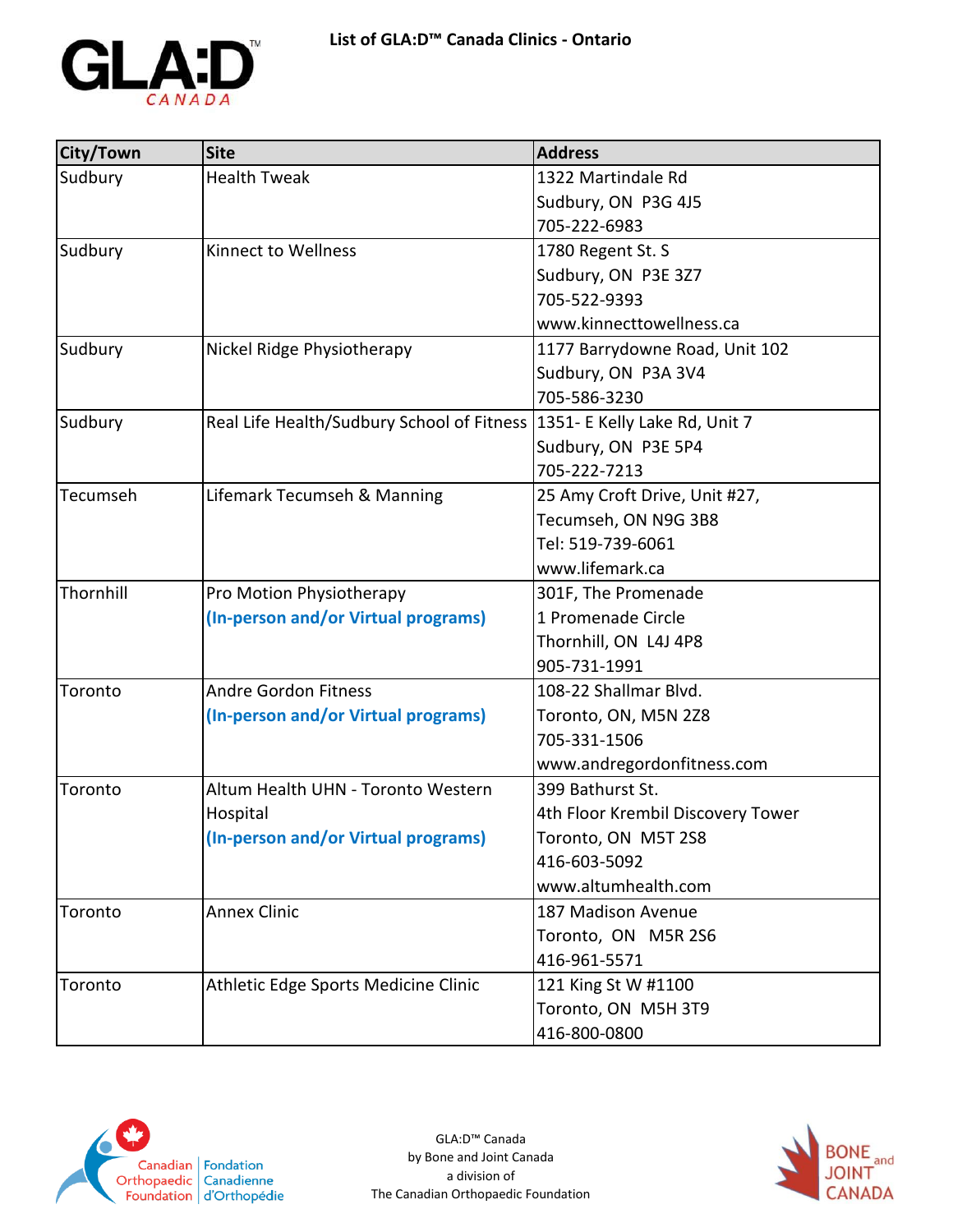

| City/Town | <b>Site</b>                                                     | <b>Address</b>                               |
|-----------|-----------------------------------------------------------------|----------------------------------------------|
| Toronto   | Bayview Physiotherapy & Sports Medicine (Bayview Medical Centre |                                              |
|           |                                                                 | 586 Eglinton Avenue East                     |
|           |                                                                 | Suite 312                                    |
|           |                                                                 | Toronto, ON M4P 1P2                          |
|           |                                                                 | 416-519-9122                                 |
| Toronto   | Bloor Jane Physiotherapy and Active                             | 2425 Bloor Street W                          |
|           | Rehabilitation                                                  | Suite 212                                    |
|           | (In-person and/or Virtual programs)                             | Toronto, ON M6S 4W4                          |
|           |                                                                 | 416-766-2050                                 |
|           |                                                                 | www.bloorjanephysio.com                      |
| Toronto   | Cleveland Clinic Canada - Toronto Inc.                          | 150 Eglinton Ave E                           |
|           | (In-person and/or Virtual programs)                             | 5th and 8th Floor                            |
|           |                                                                 | Toronto, ON M4P 1E8                          |
|           |                                                                 | 416-507-6600 ext 1                           |
|           |                                                                 | https://my.clevelandclinic.org/locations/dir |
|           |                                                                 | ections/471-cleveland-clinic-canada-         |
|           |                                                                 | midtown                                      |
| Toronto   | Cleveland Clinic Canada - Downtown                              | 181 Bay Street                               |
|           | (In-person and/or Virtual programs)                             | 30th Floor                                   |
|           |                                                                 | Toronto, ON M5J 2T3                          |
|           |                                                                 | 416-507-6717                                 |
|           |                                                                 | https://my.clevelandclinic.org/locations/dir |
|           |                                                                 | ections/278-cleveland-clinic-canada-         |
|           |                                                                 | downtown                                     |
| Toronto   | <b>CMCC Campus Clinic</b>                                       | 6100 Leslie St                               |
|           | (In-person and/or Virtual programs)                             | Toronto, ON M2H 3J1                          |
|           |                                                                 | 416-482-2546                                 |
| Toronto   | <b>CMCC Clinic at Sherbourne Health Centre</b>                  | 333 Sherbourne St                            |
|           | (In-person and/or Virtual programs)                             | Toronto, ON M5A 2S5                          |
|           |                                                                 | 416-324-4166                                 |
| Toronto   | Davisville Yonge Clinics                                        | 124 Merton St, Suite 503                     |
|           | (In-person and/or Virtual programs)                             | Toronto, ON M4S 2Z2                          |
|           |                                                                 | 416-481-6100                                 |



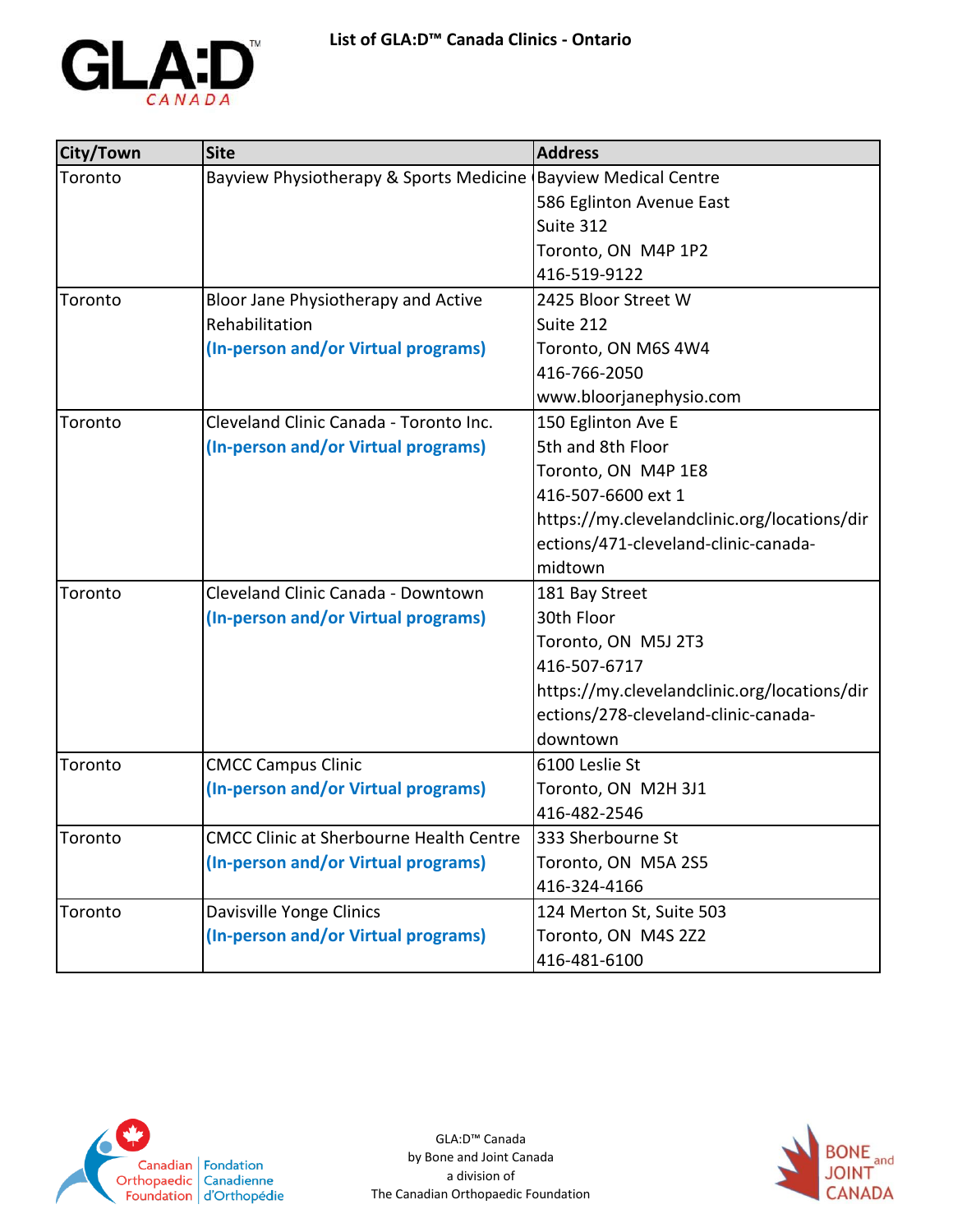

| City/Town | <b>Site</b>                              | <b>Address</b>                   |
|-----------|------------------------------------------|----------------------------------|
| Toronto   | <b>Dundas University Health Clinic</b>   | 438 University Ave               |
|           | (In-person and/or Virtual programs)      | Suite 104 and 1816               |
|           |                                          | Toronto, ON M5G 2K8              |
|           |                                          | 416-598-4999                     |
|           |                                          | http://duhc.ca                   |
| Toronto   | <b>East End Community Health Centre</b>  | 1619 Queen Street East           |
|           |                                          | Toronto, ON M4L 1G4              |
|           |                                          | 416-778-7508                     |
|           |                                          | www.eastendchc.on.ca             |
| Toronto   | East Toronto Orthopaedic & Sports Injury | 1577 Danforth Avenue, Unit 4     |
|           | Clinic (In-person and/or Virtual         | Toronto, ON M4C 1H7              |
|           | programs)                                | 416-691-3943                     |
| Toronto   | Eisenhauer and Smith Physiotherapy       | 1711 Avenue Road, Unit 3         |
|           |                                          | Toronto, ON M5M 3Y5              |
|           |                                          | 416-781-3552                     |
|           |                                          | www.esphysiotherapy.ca           |
| Toronto   | InsideOut Physiotherapy & Wellness       | 1240 Bay Street, Unit 502        |
|           | Group Inc.                               | Toronto, ON M5R 2A7              |
|           |                                          | 416-925-0050                     |
|           |                                          | www.insideoutphysio.com          |
| Toronto   | LiveActive Sport Medicine                | <b>MasterCard Centre</b>         |
|           |                                          | 400 Kipling Avenue               |
|           |                                          | Toronto, ON M8V 3L1              |
|           |                                          | 416-201-9777                     |
| Toronto   | Rebalance Sports Medicine - Yonge &      | 110 Yonge St,                    |
|           | Adelaide (In-person and/or Virtual       | Suite #905                       |
|           | programs)                                | Toronto, ON M5C 1T4              |
|           |                                          | 416-777-9999                     |
|           |                                          | https://rebalancetoronto.com/    |
| Toronto   | Rosedale Wellness Centre                 | 120 Bloor Street East, Suite 105 |
|           |                                          | Toronto, ON M4W 1B7              |
|           |                                          | 416-975-0499                     |
| Toronto   | St. George Physiotherapy Clinic          | 180 Bloor St West                |
|           | (In-person and/or Virtual programs)      | <b>Suite 1202</b>                |
|           |                                          | Toronto, ON M5S 1V6              |
|           |                                          | 416-921-4587                     |
|           |                                          | www.stgeorgephysio.ca            |



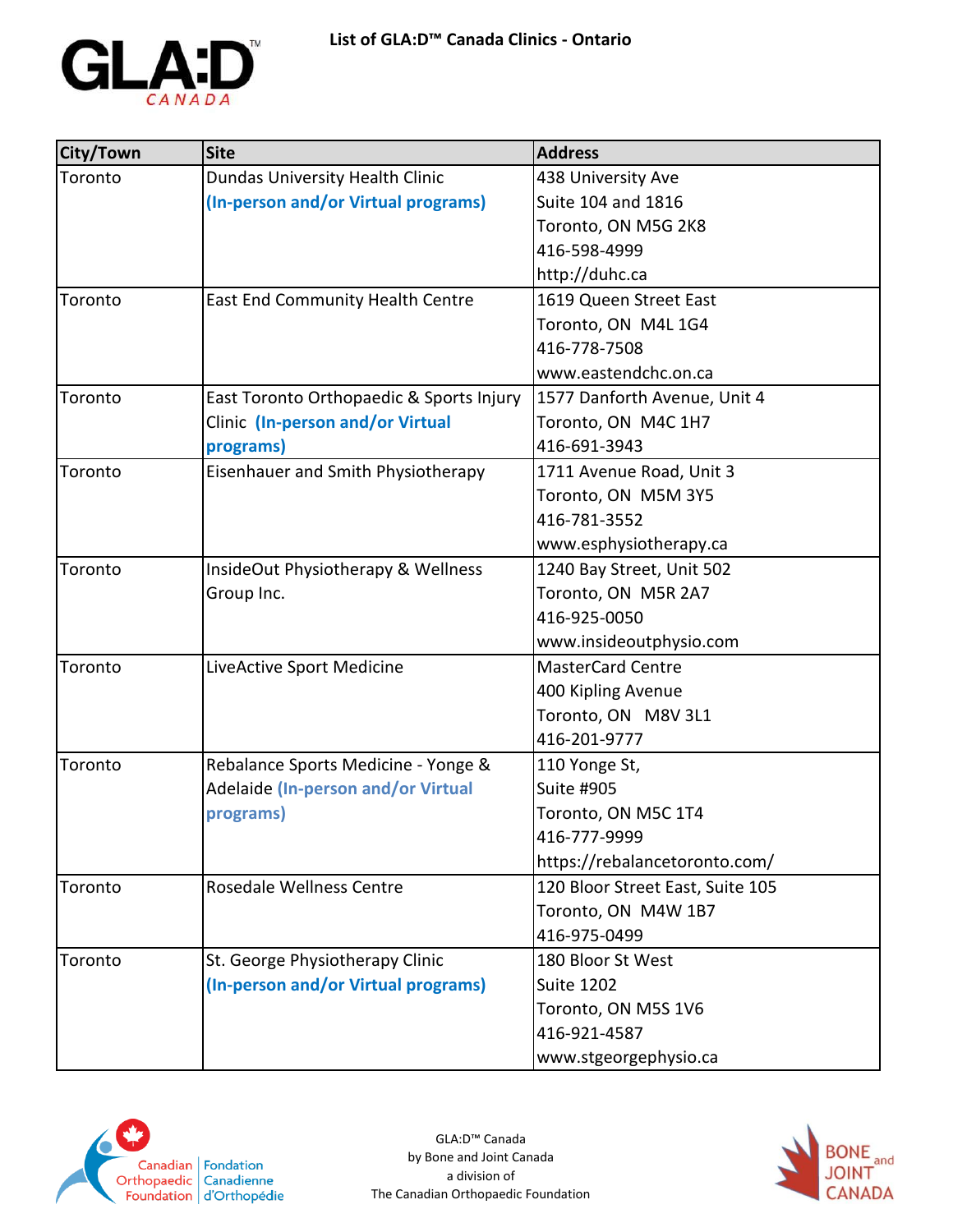

| City/Town | <b>Site</b>                                     | <b>Address</b>                      |
|-----------|-------------------------------------------------|-------------------------------------|
| Toronto   | <b>Strive Physiotherapy and Sports Medicine</b> | <b>RioCan Young and Eglinton</b>    |
|           | (In-person and/or Virtual programs)             | 2300 Yonge St                       |
|           |                                                 | <b>Suite 1604</b>                   |
|           |                                                 | Toronto, ON M4P 1E4                 |
|           |                                                 | 416-486-4776                        |
|           |                                                 | www.striveto.ca                     |
| Toronto   | Suzie Foreman Physiotherapy                     | 22 Shallmar Blvd                    |
|           | (In-person and/or Virtual programs)             | <b>Unit 108</b>                     |
|           |                                                 | Toronto, ON M5N 2Z8                 |
|           |                                                 | 705-331-1506                        |
|           |                                                 | www.suzieforemanphysiotherapy.com   |
| Toronto   | The Chiropractic & Health Associates            | 1 St. Clair Avenue West             |
|           | Clinic                                          | <b>Unit 404</b>                     |
|           | (In-person and/or Virtual programs)             | Toronto, ON M4V 1K6                 |
|           |                                                 | www.healthassociates.ca             |
| Toronto   | Triangle Physiotherapy Lawrence Park            | 2715 Yonge Street                   |
|           |                                                 | Toronto, ON M4N 2H8                 |
|           |                                                 | 416-203-8622                        |
|           |                                                 | www.trianglephysiotherapy.com       |
| Toronto   | Trilogy Physiotherapy (Downtown)                | 366 Adelaide St. East, Suite 101    |
|           | (In-person and/or Virtual programs)             | Toronto, ON M5A 3X9                 |
|           |                                                 | 416-504-8383                        |
|           |                                                 | www.mytorontophysio.com             |
| Tottenham | F. Abel Physiotherapy Professional Corp         | AbCore Physiotherapy & Sports Rehab |
|           |                                                 | 120 Mill St. East                   |
|           |                                                 | Unit 4                              |
|           |                                                 | Tottenham, ON L0G 1W0               |
|           |                                                 | 905-936-2846                        |
|           |                                                 | www.abcorephysiotherapy.com         |
| Vaughan   | Altum Health UHN - Vaughan                      | 8707 Dufferin St                    |
|           | (In-person and/or Virtual programs)             | Unit 14/15                          |
|           |                                                 | Vaughan, ON L4J 0A2                 |
|           |                                                 | 905-738-0007                        |
|           |                                                 | www.altumhealth.com                 |



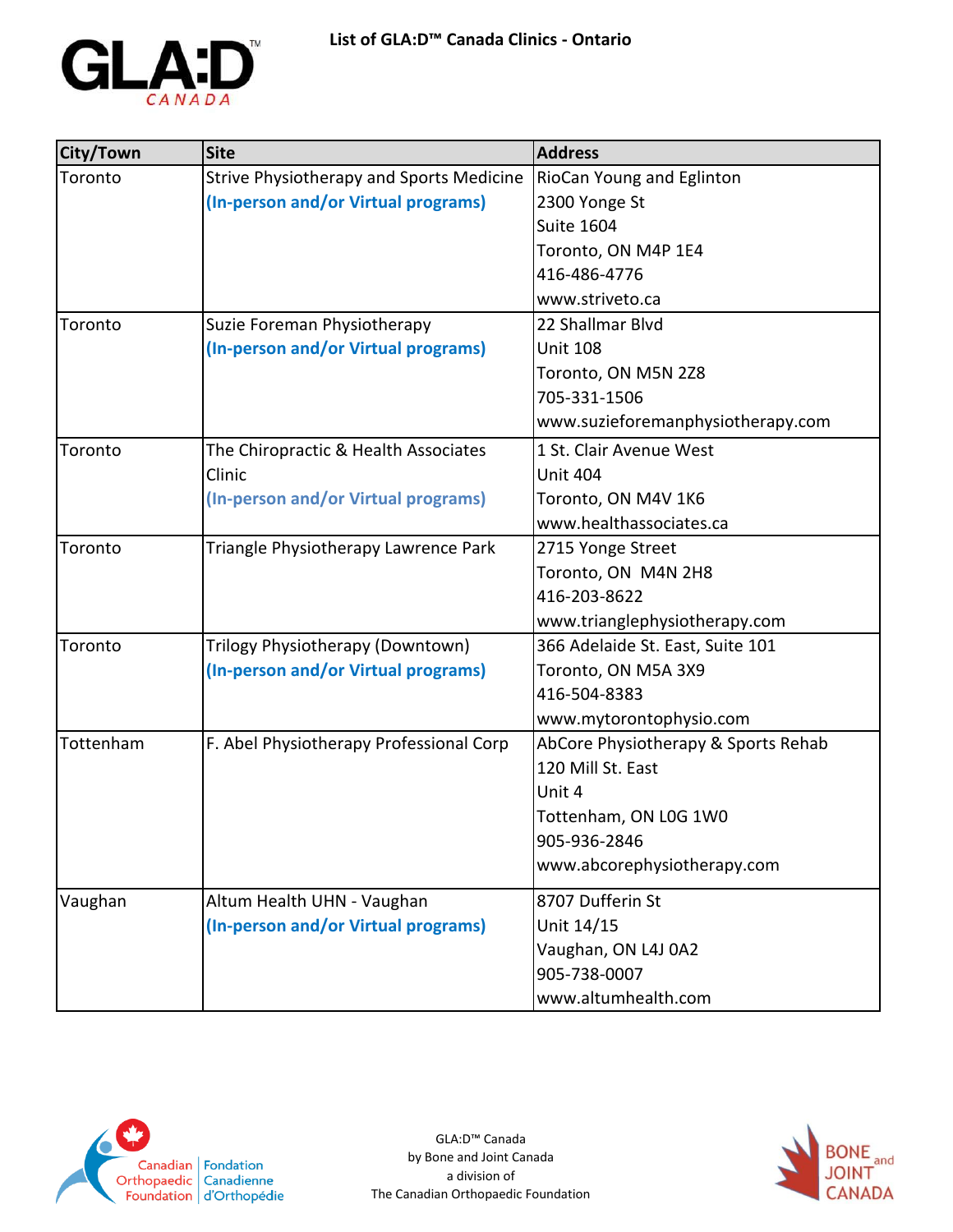

| City/Town  | <b>Site</b>                                    | <b>Address</b>                          |
|------------|------------------------------------------------|-----------------------------------------|
| Vaughan    | <b>Greater Toronto Rehabilitation Clinics:</b> | Vaughan Physiotherapy, Chiropractic and |
|            | Physiotherapy, Chiropractic, Foot Care         | Foot Care Clinic (Piazza Del Sole)      |
|            | and Sports Injury                              | 200 Windflower Gate, Unit #700          |
|            |                                                | Vaughan, ON L4L 9L3                     |
|            |                                                | 905-264-0250                            |
| Vaughan    | SPINEgroup                                     | 7611 Pine Valley Drive, Unit 1          |
|            | (In-person and/or Virtual programs)            | Vaughan, ON                             |
|            |                                                | 905-850-7746                            |
|            |                                                | www.spinegroup.ca                       |
| Waterloo   | <b>Enhanced Wellness Studio</b>                | 470 Weber Street North                  |
|            |                                                | Suite 205C                              |
|            |                                                | Waterloo, ON N2L 6J2                    |
|            |                                                | 519-954-5556                            |
|            |                                                | info@enhancedwellness.ca                |
| Welland    | Zero Gravity Physiotherapy                     | 200 Fitch Street, Unit DL3C 2S2         |
|            |                                                | Welland, ON L3C 4V9                     |
|            |                                                | 905-735-6006                            |
| Windsor    | Lifemark Dougall & Ouellette                   | 2570 Dougall Ave                        |
|            |                                                | Windsor, ON N8X 1T6                     |
|            |                                                | 519-966-6900                            |
| Windsor    | Western Ontario Sports Injuries &              | 400 Cabana Rd E                         |
|            | Rehabilitation Centre (In-person and/or        | Windsor, ON N9G 1A3                     |
|            | <b>Virtual programs)</b>                       | 519-972-6230                            |
| Woodbridge | Chiropractic Health Care Centre (In-           | 7845 Kipling Avenue                     |
|            | person and/or Virtual programs)                | Woodbridge, ON L4L 1Z4                  |
|            |                                                | 905-851-6848                            |
| Woodbridge | Healtopia Wellness Community                   | Healtopia Vaughan                       |
|            |                                                | 7700 Pine Valley Dr, Suite 202          |
|            |                                                | Woodbridge, ON L4L 2X4                  |
|            |                                                | 905-856-1611                            |
|            |                                                | www.healtopia.ca                        |
| Woodstock  | <b>Woodstock Physiotherapy Clinic</b>          | 600 Princess St., Suite 400             |
|            |                                                | Woodstock, ON N4S 4H4                   |
|            |                                                | 519-539-5653                            |
|            |                                                | www.activephysiosolutions.com           |